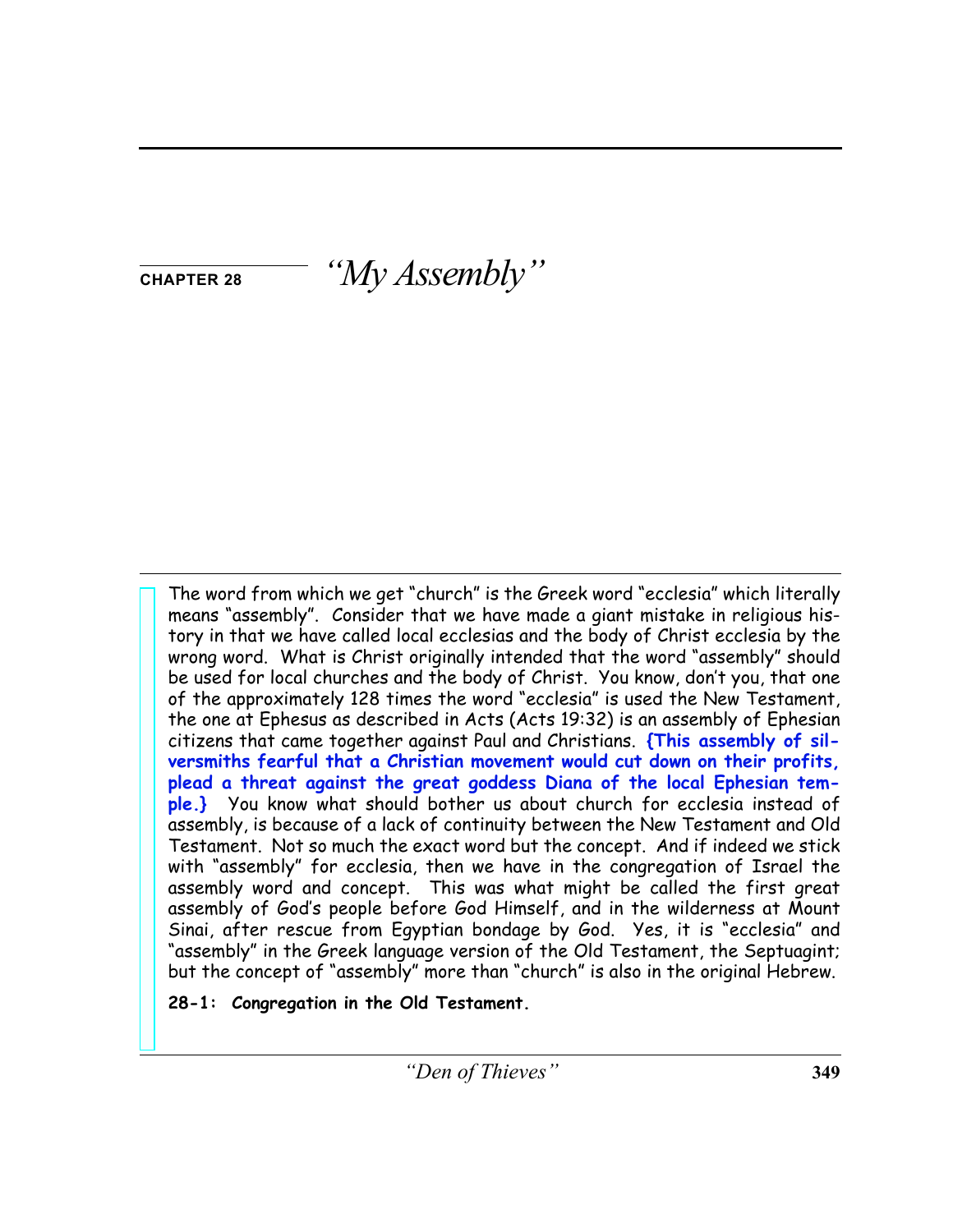Briefly to enlarge our concept of the "My Assembly" of the Lord Jesus Christ, we will briefly look at "congregation" in the Old Testament, also how the same word "congregation" was used by the Apostle Paul, next to Jesus the number one proper interpreter of Old Testament Scriptures.

- 1. Congregation in the Old Testament.
	- a. Literal meanings of the Hebrew words translated "congregation".

First we should quickly look at the Hebrew words that are translated "congregation" in the Old Testament Scriptures: (1) "edah" for an appointed meeting; (2) "moed" for both a meeting place and the meeting itself; and (3) "qahal" for an assembly called together. **{If you desire you can look in any good Concordance such as YOUNG's or STRONG's to find all the scriptures that use those three Hebrew words.}** The largest number usage is for "an appointed meeting", and the second is for "an assembly called together". Two other Hebrew words, "maqheloth" for "assemblies" called together **{plural which reminds us of the distinct local church usage of "ecclesia" more than the "general assembly", total church body usage of Hebrews 12:23}** in Psalm 68:26--"Bless you God in the congregations"--and "maqhelim" also for assemblies called together in Psalm 26:12--"in the congregation will I bless the LORD."

**NOTE: I don't know about you, but already I am feeling a lot better about the "Assembly" of Christ. It gets us out of the mud and mire that religious history with so many churches, so many varieties of THE CHURCH, and denominations has put us in. Surely we have started to pursuit here of something that can make us feel much better about the Assembly of Christ to which we belong, yet to be completely defined. By way of the congregation, we must go through the startling statement by Jesus to the chief priests and scribes {I think Paul was there among them, one reason that Jesus spoke so plainly and without a parable} as recorded in Matthew 21:43,44; through the rock and stones of Peter's confession of faith in Matthew 16:16-19, where Jesus made the "my church" doctrinal statement; along with the way the Apostle Peter interpreted all this in his letter to the dispersed Jews, I Peter 2:4-10, where Peter mentions other "living stones" (2:5) like himself that are being built up as a "spiritual house" {this should remind you of assembly and of the true house of God after destruction of the Temple}, also like Jesus Peter quotes on the "chief conerstone" from Isaiah 28:16 and Isaiah 8:14; and then more.**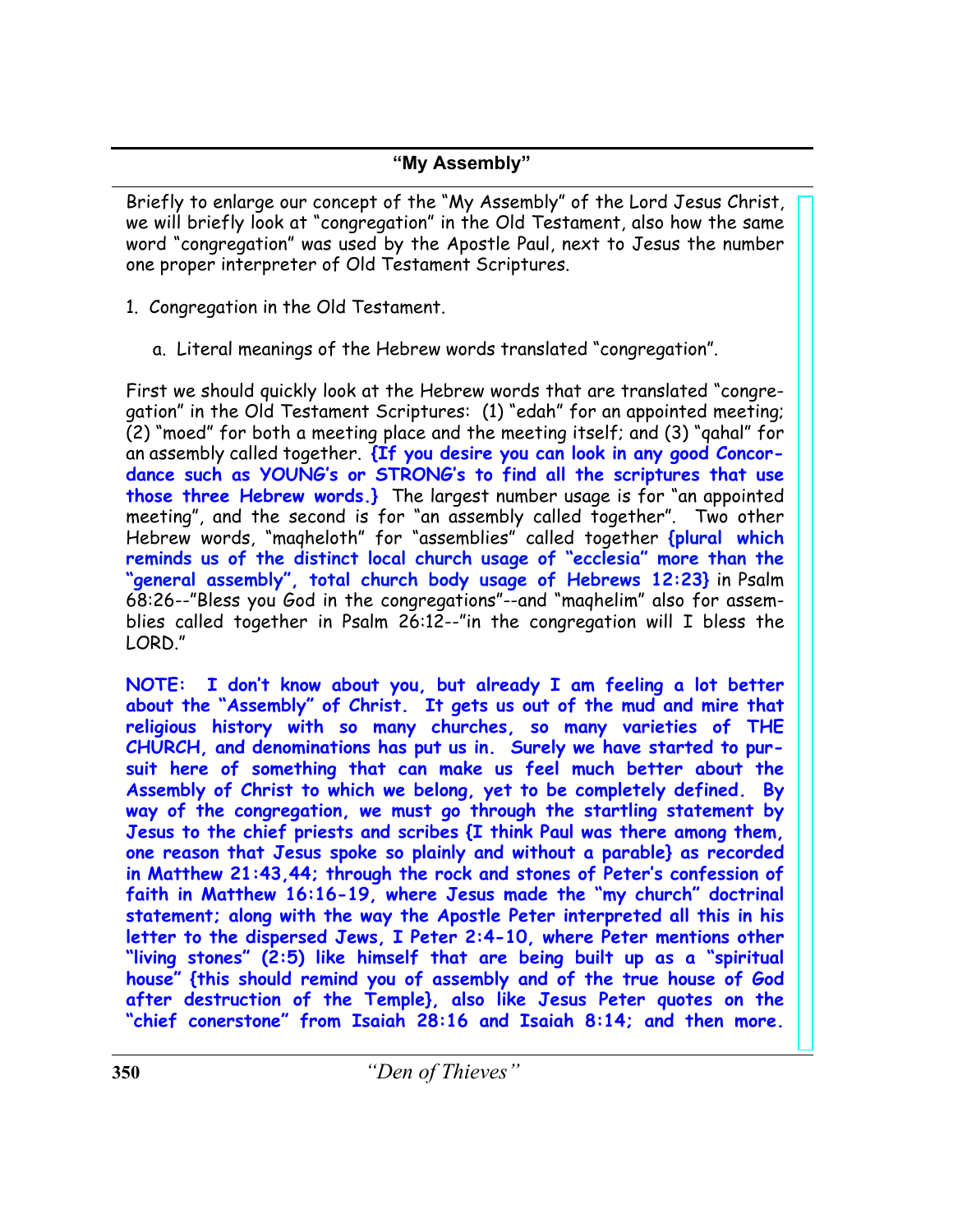**Warning: we are going to find that the "kingdom of God" as used by Jesus, especially in Matthew 21:43,44 in that startling doctrinal statement of how the kingdom of God is taken away from the Jews and given to another nation, is much closer to the meaning of Christ's Assembly than we have thought. The problem with which we must deal is with that "other nation", and we will lean on the Apostle Paul, chief interpreter of Old Testament next to Jesus, and perhaps one in the crowd with the "chief priests and scribes" who heard Jesus make the doctrinal statement.**

b. A typical example in the Old Testament**.**

In the same larger context where God told Moses at Mount Sinai to "make Me a sanctuary **{of course the first was the tabernacle}**, that I may dwell among them" (Exodus 25:8), the context of the giving of the 10 commandments, the same context of the Mount Paul begins with in Hebrews 12 that "burned with fire", the word congregation for an appointed meeting is used 14 times in Exodus, 66 times in Numbers **{5 times in Psalms with some of the most meaningful insights}**, the word congregation for an assembly called together is used the most times in II Chronicles, 25 times; and you guessed it many of them centered around Solomon's dedication of the Temple, so that the preface to Solomon's prayer of dedication of the Temple begins with "Then Solomon stood before the altar of the LORD in the presence of all the assembly of Israel..." (II Chronicles 6:12)

**NOTE: By the way on another note of a foretaste to come, and in reference to what Jesus said about "another nation" to take the place of the Jews as God's people, also of Peter's interpretation of the rock of My Church, it should be pointed out briefly from the context of Exodus that God also called the nation of Israel then "a holy nation" and a "special people". In short, I think the nation we are looking for to take the place of Israel is not a nation like most commonly used in the dictionary and conversation, it is more like a chosen and assembled people for Christ, you know very similar to the kingdom of God. You know, I think, this will also keep Dr. R. G. Lee happy as he looks down on us from heaven, and with his objections to the total church body as an invisible assembly, because this assembly of Christ that we are beginning to identify from Scripture is much more VISIBLE.**

2. Congregation from the Apostle Paul.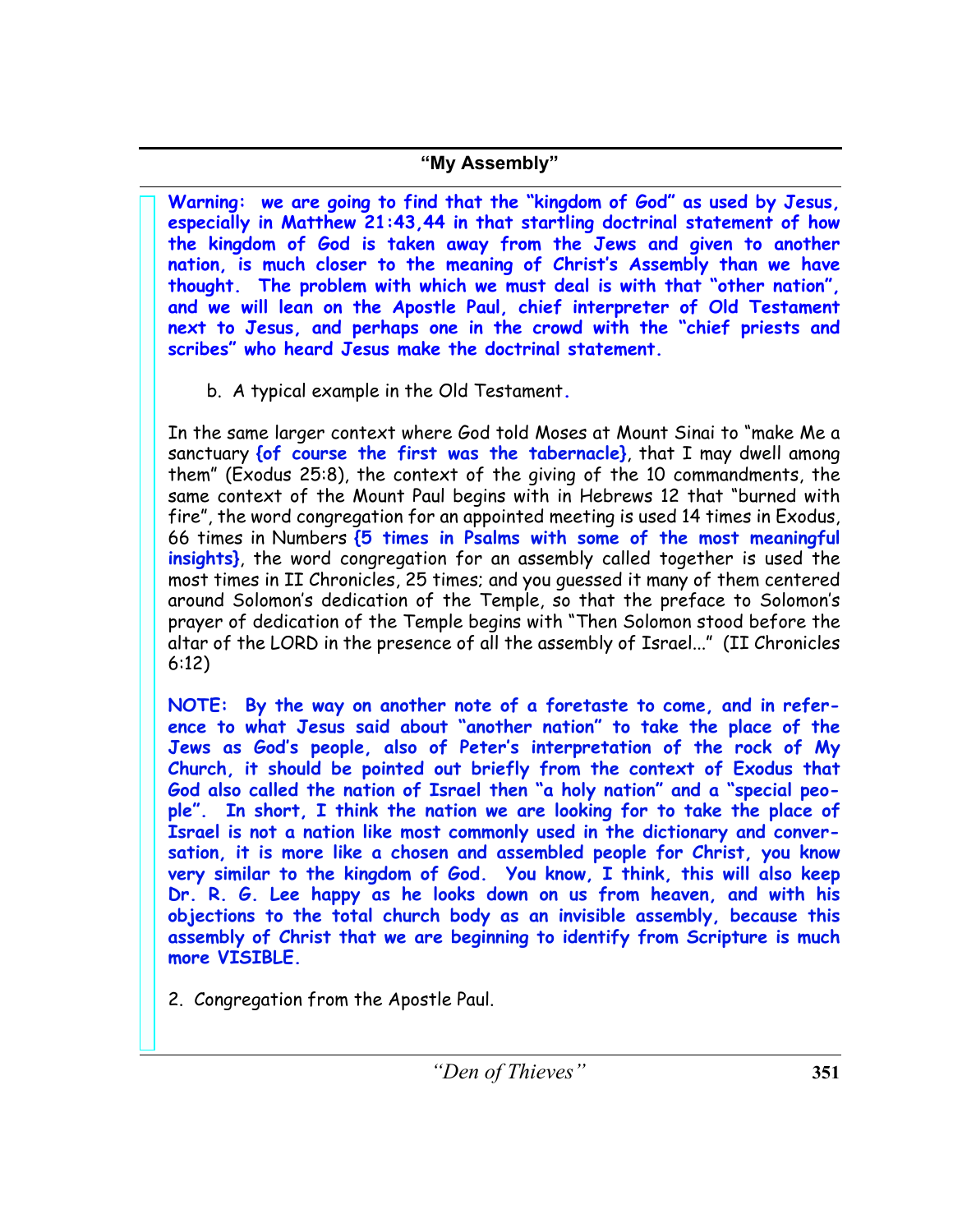b. Congregation is there in Hebrews 12 without the word.

While the word "congregation" is not used in Hebrews 12 as Paul makes the contrast between what we have come to--part of which is the "assembly" and church of the firstborn, written in heaven" (12:23)--instead of the congregation at Mount Sinai, the concept is definitely there. It makes even more meaningful both the word reference and thorough description of the assembly of Christ in Hebrews 12:23 and of "the kingdom" in Hebrews 12:28.

b. A Good Definition of the Assembly of Christ of the "My Assembly".

"to the general assembly and church of the firstborn who are registered in heaven" **{I like the "written in heaven" of the King James Version best here.}** But do you notice all though Paul is rushing to the conclusion of Hebrews 12, having started with the poetic description of what we have not come to in the law and Mount Sinai, and then briefly describing the 7 doctrinal facts of what we have come to--New Jerusalem, legions of angels, the general assembly, God, large multitude of just men from the kingdom of God of all time, to Jesus, to the blood--then rushing to the kingdom which can not be shaken of 12:28 and the further more adequate definition of God as also "a consuming fire" (12:29).

The general assembly of Christ of which all real believers--past, present, and future--are a member is:

 (1) church of the firstborn, and of course as the first resurrected from the dead Jesus is the firstborn, the cornerstone also if you would, the first stone, of the building of this holy tabernacle; and

 (2) the roll call is the registration in heaven where man can not get to it or tamper with the final determined by God only number of God's people, this assembly that we are looking for and want to feel good about!

 c. In his rush to the kingdom in 12:28--"a kingdom which cannot be shaken", it should be obvious that Paul has gone all the way through history from the congregation of Israel before Mount Sinai to the assembly of Christ to final kingdom of God.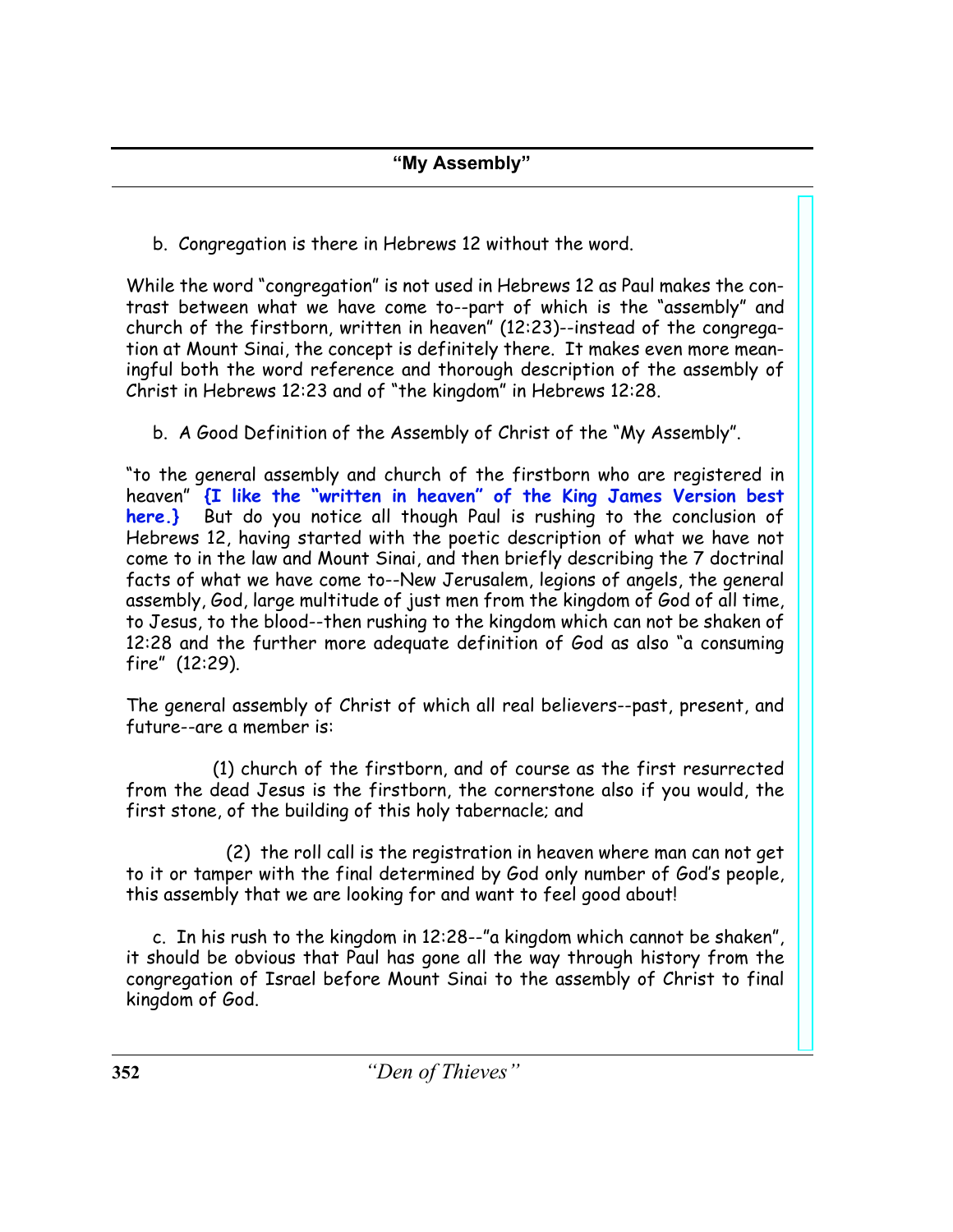"Therefore, since we are receiving a kingdom which cannot be shaken, let us have grace, by which we may serve God acceptably with reverence and godly fear. For our God is a consuming fire." (Hebrews 12:28,29)

# **28-2: The "Kingdom of God" in Matthew 21:43,44.**

1. The Startling "Kingdom of God" Statement by Jesus recorded by Matthew in 21:43,44.

So startling is the doctrinal statement of Jesus, almost casual and in the midst of other parables and Old Testament quotes that easily attract more attention, that we might miss the amazing significance for us and the Jews.

**"Therefore {you know there is a conclusion here after the telling of the two parables to the chief priests, Phraisees, and scribes (21:45 and 21:23) with the "therefore", a habit that Paul also learned from the Master Teacher, those parables of course of the "two sons" and of "the wicked vinedressers"} I say to you, the kingdom of God will be taken from you {we will need to look at the predictions of Matthew 24 on the "will be" as the time, the time of the abomination of desolation spoken by Daniel, 70 A.D. with the destruction of Jerusalem and the Temple and of the taking way of burnt sacrifices, also the predictions of Zechariah that only one third of the Jews would not be cast off but those going through persecution} and given to a nation bearing the fruits of it. And whoever falls on this stone {here obviously Christ is the stone and faith in Christ that He introduced earlier with Peter but did not fully explain until now} will be broken {and repentance is the breaking process with the mild yoke of Christ}; but on whoever it falls {yes, judgment is coming around the corner for the Jews, which came approximately 40 years later visibly but also invisibly as two--thirds of the nation was rejected as God's people of the kingdom of God--of course as we look back on history, then and now, it is obvious!}, it will grind him to powder." {Like repentance and faith is individual, so the judgment on those called but not chosen is personal--that is, "it will grind Him to powder.".} (Matthew 21:43,44)**

**NOTE: We will take a brief breather while you are allowed to collect your wits on one of the most startling and overlooked teachings from Jesus. What surprises us is that one who used parables so often to keep the Jews and others from knowing the truth, would just to the chief priests and other religious leaders, perhaps Paul among them, would just come right out and**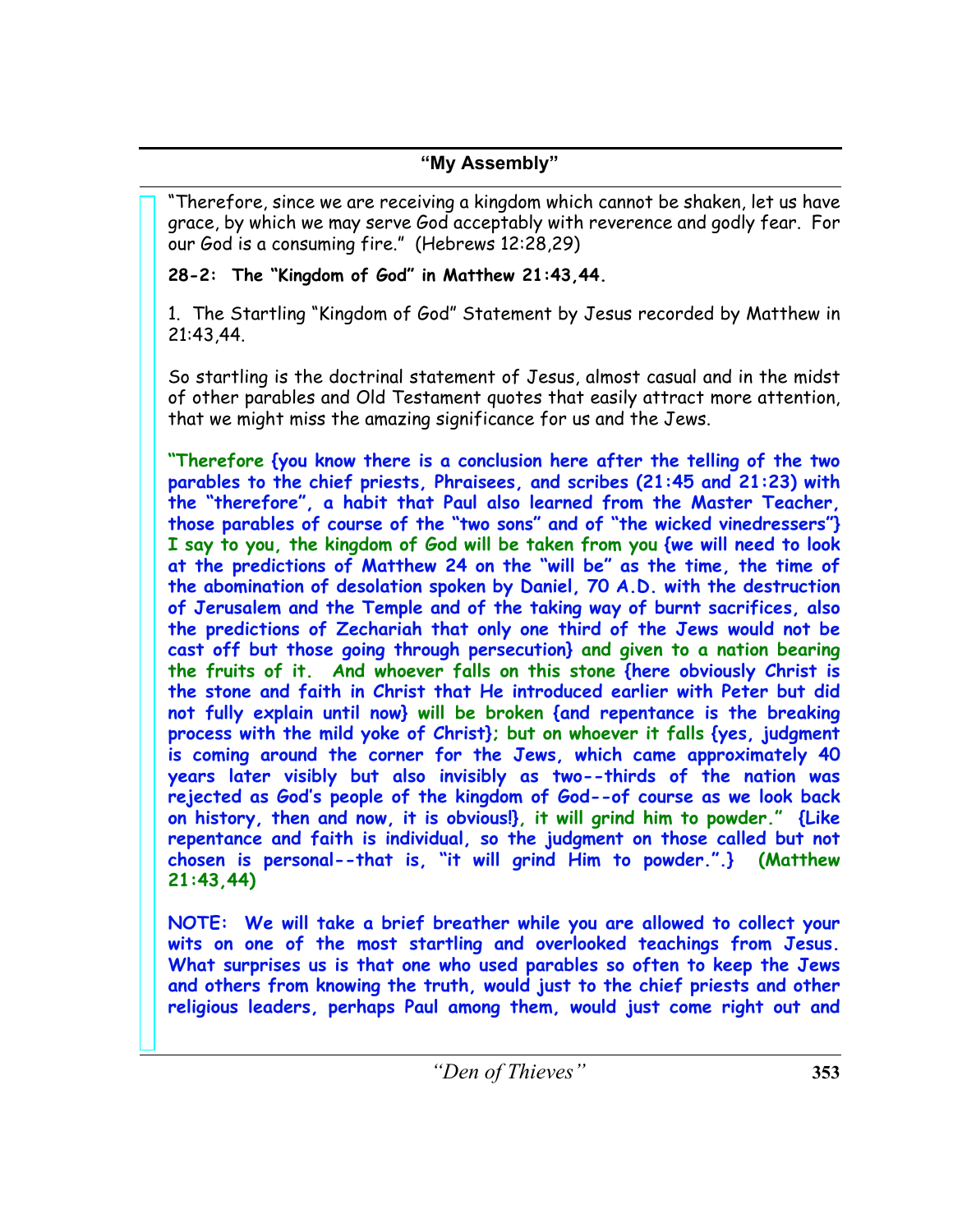**say that the kingdom was taken away from them and given to a Gentile nation.**

2. Respect for the Chief Priests and Possible Paul, or something else?

We can speculate on several possibilities as to why Jesus spoke so plainly in Matthew 21:43,44: (1) It is obvious that John, Matthew, and even Jesus respected the office of the Chief Priests that Jesus Himself as co-coordinator with the Father had established with the given of the law and tabernacle; (2) Perhaps Paul, the lawyer and Pharisee of the Pharisees, was in the group with the chief priests and Pharisees and scribes, and Jesus knowing that later on the road to Damascus Saul would be called to be Paul, chief editor of the New Testament, an Apostle born out of due time, and writer chosen by God as a major part of His ministry **{Galatians 2:8}** to write 14 of the 27 New Testament books, also one who would define that Gentile nation to take the place of the Jews as the people of God; (3) since Jesus had started talking plainly at this historical point as noted by the Apostles in John 15, and knowing the inevitability of the opposition that led to crucifixion, He also spoke plainly here. You know how God also said like in Malachi that He would not do anything without letting the people of God know it, and at this point at least for approximately 40 more years the Jews were God's people of the kingdom of God.

3. You must see this startling statement in the total context of the Teachings of Christ.

a. In the context of Daniel.

b. In the context of Zechariah.

 c. In the context of Peter's Profession of Faith in Matthew 16:13-19 and John x:xx.

 d. In the context of the quote of Psalm 118:22,23 about the "chief cornerstone" and other stones immediately before the startling statement of Matthew 21:43,44, in Matthew 21:42.

**"Jesus said to them, 'Have you never read in the Scriptures:**

**'The stone {there were and are many stones which the Apostle Peter also makes clear when he also quotes from I Peter this same place in the Old**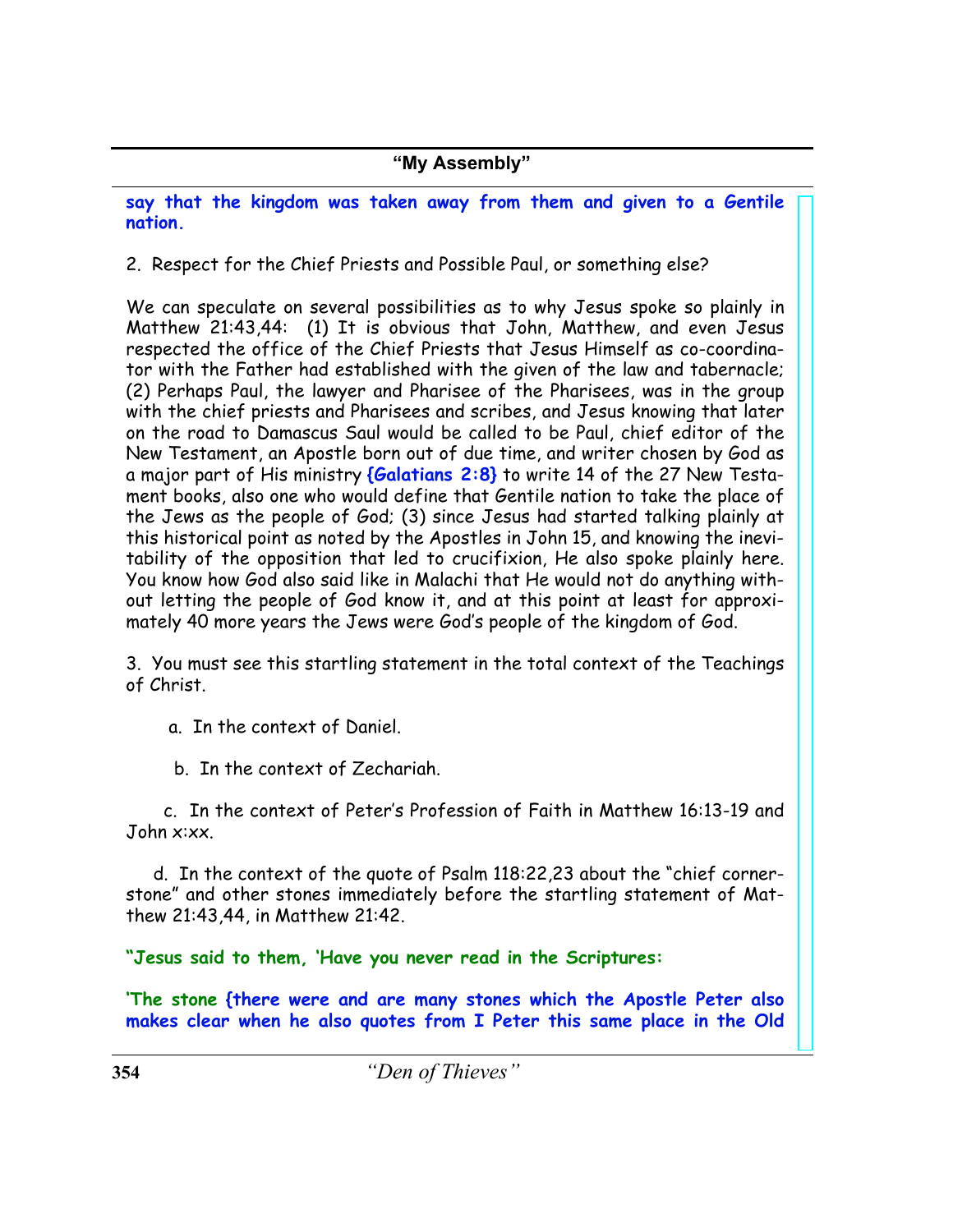**Testament} which the builders rejected has become the chief cornerstone. {yes, obviously Jesus and faith in Jesus like expressed by Peter, leaving us only to explain the binding on earth and heaven} This was the LORD's doing {the plan of God for the kingdom and for the Assembly of Christ}, and it is marvelous in our eyes."**

And what is almost even more marvelous is that it has taken us all of this turmoil about church, churches, and denominations, and over two thousand years, to come to recognize these plain teachings of Christ and Peter.

**28-3: Not a Pope, Peter certainly was a rock as he explained "Assembly" to us.**

While Peter was certainly not a Pope as claimed to some famous among us **{clearly identified as such by the fact that the Ascended Christ in Ephesians 4:10,11 only appointed or commissioned "prophets and apostles, pastors and teachers, and evangelists", all else being man-made, man-desired, and a rewrite of history}**, he was certainly a "rock" like Jesus the rock and cornerstone of the assembly when in I Peter 2:4-10 he both: (1) properly explained the statement about Jesus as He played with "peebles" **{Petra}** and rocks, to give the very foundation of His "My Assembly" as a profession of stone like faith, as Peter expressed, as faith in Jesus as the Christ, the Son of the Living God; and (2) forever bound on earth in the Scriptures and in heaven, where God honors His own word, are these teachings of Peter in I Peter 2:4-10, and other of the epistles of Peter and the Paul that Peter vouches for in II Peter 3:16, is the real meaning of "upon this rock will I build my church" (Matthew 16:18).

1. Yes, the keys of the "kingdom of heaven" **{and that is much like the kingdom of God, and you will see the two phrases used often interchangeable in the Sermon on the Mount, among the most clear of all teachings on the kingdom of God and heaven}** were given to Peter, and all the writing Apostles like John and Paul, even as Peter in the profession of faith expressed that faith as representative of the Apostles and other disciples.

 a. The epistles of Peter, like Paul and other writing Apostles and even Prophets, are bound by God on earth, the Bible was given from God to humanity on earth, just like being the Word of God it is forever and immutable bound in **heaven.**

**"...as also our beloved brother Paul, according to the wisdom given to him, has written to you, as also in all his epistles, speaking in them of these things, in which are some things hard to understand, which untaught and**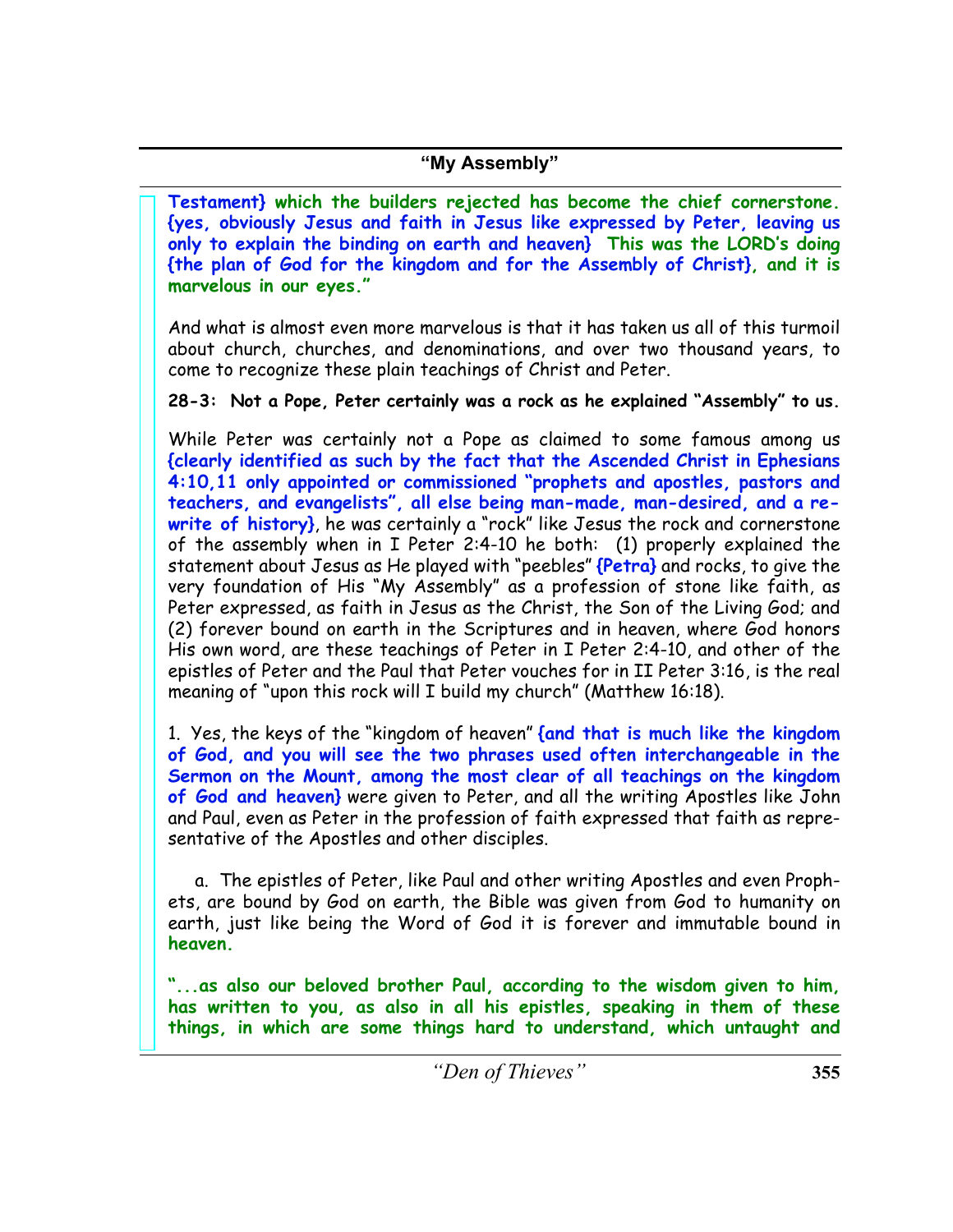**unstable people twist to their own destruction, as they do also the rest of the Scriptures." (II Peter 3:15b,16)**

You know the Pope and his cohorts in the Roman Vatican would have been more believable in their rewrite of history had they made Paul and Peter co-popes; but they didn't, and unfortunately these of the church at Rome who first declared (1) that the pastor, or bishop, of the church at Rome was the head bishop and should be called Pope **{isn't it true that everyone all wants the first seats at the feast and to be the top dog}**, (2) Peter was the first pope in spite of Peter telling us nothing about it, or the other Apostles, and primarily Jesus the Ascended Christ did not list "pope" among pastors and teachers, apostles and prophets, and evangelists, and (3) the head bishop at Rome, according to them in the Roman Vatican, was successor to Peter as Pope. **{That takes a lot of imagination, but a very large body of people have been convinced that it is true, and how do you explain that?}**, did a rewrite of history after the Bible as the Word of God was completed approximately 100 A.D. Yet we need not think that God did not know this was going to happen, and inspire Apostles like Peter to write about it. **{See below.}**

 b. Just some of the Scriptures as Word of God that Peter and the other Apostles like Paul bound on earth in a book even as bound in heaven as the original words that "proceeded out of the mouth of God", like Jesus said earlier. (Luke 4:4)

 (1). Shortly Peter writes, "there will be false teachers among you" **{even as there were false prophets among the people of God of the OT}** that will: bring in "secretly" destructive heresies, to the extent that they deny the very Lord who paid for their salvation, bring on themselves swift destruction, follow their destructive ways, cause the truth to be blasphemed, use their own covetousness to exploit the assemblies of Christ **{and kingdom of God}** with deceptive words {boy, do they ever have words and deceptive words with almost every teaching and statement that proceeds out of their mouth as contrary to the sound doctrine of the Bible as originally given. And while their judgment seems to never come, Peter writes, it seems for long time to be idle, their destruction is not asleep. (II Peter 2:1-3)

 (2). Peter binds on earth and in heaven, much like the epistle of Paul aso does in II Timothy 3:16,17, that the Scriptures came as "holy men of God spoke as they were moved by the Holy Spirit." (II Peter 1:21)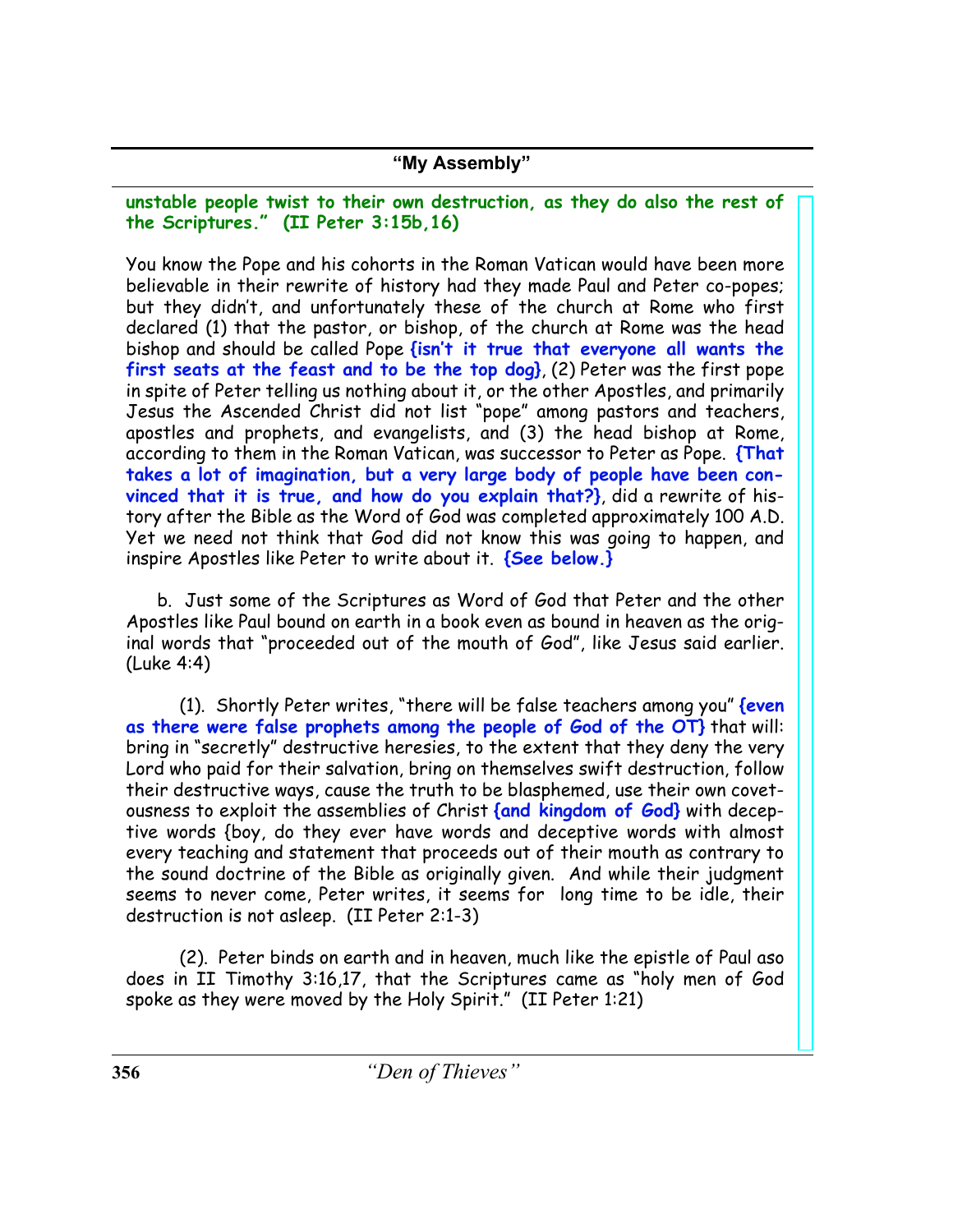2. Peter, Paul, and the other writing Apostles like John and Jude have once for all bound for us on earth what God has established as the Word of God in heaven. This is "the faith once for all delivered to the saints" (Jude 3) with no need of special revelations from the Pope and Vatican council, the Mormons, the charismatics, and the fundamentalists of Scofield persuasion.

# **28-4: Peter's Binding Interpretation of the rock and the "My Church".**

If I were you, since the Pope has a personal interest at stake in this and the Roman Vatican, much for their survival like when the chief priests warned the Sanhedrin that Jesus must die for the nation and to preserve their status {John 11:50}, it would be far better to listen to Peter for yourself, and then decide on what Jesus meant by both "My Assembly" and the rock upon which to build the church. What is Peter's interpretation of the Church?

1. Jesus the rock was a "living stone", precious, thought rejected by men, He was chosen by God. (I Peter 2:4)

2. You Christians **{believers}** are also "living stones" in that: (1) you are in the process of being built up as a SPIRITUAL HOUSE **{yes, there is the house of God and the tabernacle and the temple that we really wanted as we labored through the chapters of this book}**; (2) a holy priesthood **{you need no other priest}**; and (3) you can offer up in worship and prayer your own "spiritual sacrifices" to God and Christ. (I Peter 2:5)

 a. This Assembly of the Spiritual House is defined both before and after I Peter 2:5, first before: (1) Like a newborn babe desire the milk of the Word of God; (2) It is through the Bible as the Word of God and your personal intake of that milk of the Word that you grow; and (3) that is, if you have already through faith "tasted that the Lord is gracious", and you want more. (I Peter 2:1-3)

 b. Oh yes, there is also the plea, and you know who this is talking about, to lay aside all: (1) malice, (2) deceit, (3) hypocrisy **{does this not remind you of I Timothy on the proper way to discipline an elder, without prejudice and partiality, and the bad practices under the disguise of the unity of the Spirit where Warren and his cult discipline when there are threats to their own leadership}**, (4) envy, and (5) evil speaking. (I Peter 2:1).

 c. The after description of the Assembly of Christ, the Spiritual Building, with three quotes from the Old Testament and then the proper interpretation of those quotes in I Peter 2:6-10.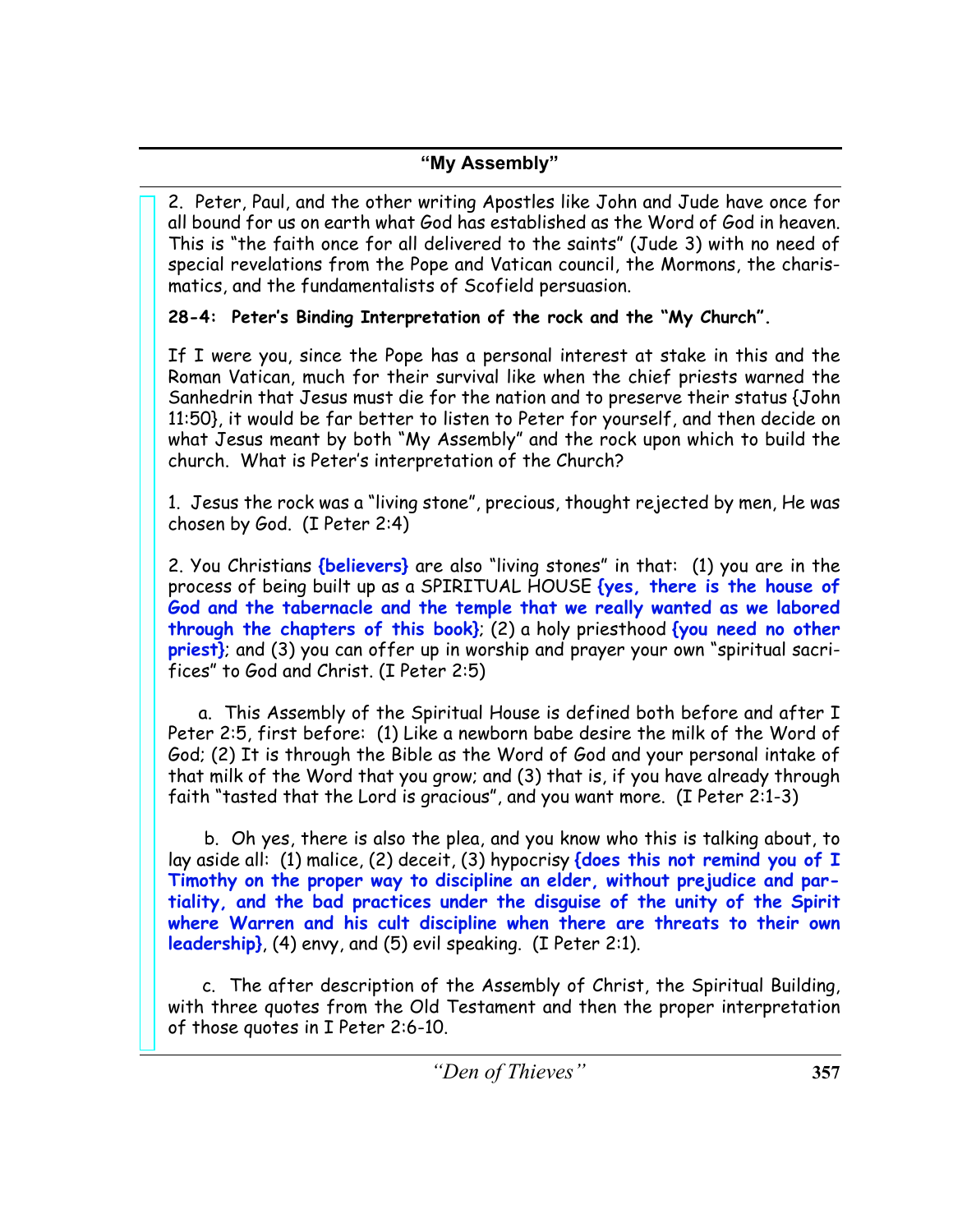#### **28-5: More Descriptions from Pope Peter on the Assembly, Spiritual House.**

Yes, at least a section should be dedicated to I Peter 2:4-10 on the Old Testament quotes of Isaiah 28:16, Psalm 118:22, and Isaiah 8:14 with their proper interpretation by the Apostle Peter **{God through Peter and you can hear Jesus talking here}** in I Peter 2:8b-10. Please notice the similarity between the content and the interpretations of Peter and Jesus in and around Matthew 21.

1. The quote, with Peter's introduction, of Isaiah 28:16 in I Peter 2:6.

2. The quote, with Peter's preface, of Psalm 118:22 in I Peter 2:7 and how Jesus quotes both 118:22, and 23. Peter knew that these Christian Jews of the dispersion **{part of the one third}** would read Matthew on the teachings of Jesus and the more complete quote of Psalm 118:22,23.

 a. Peter's preface in 2:7 addresses "you who believe" as part of this Assembly of the Spiritual House, also two groups of response to Jesus claim to be the Son of the LIving God, the Messiah-Christ of the Old Testament: (1) those who believe He is precious because they do believe and know, and (2) the disobedient. (I Peter 2:7)

 b. The short version from Peter of the Isaiah 118:22,23 quote used by Jesus in Matthew 21: 42.

3. Peter's addition of the quote of Isaiah 8:14 of how this stone of Christ was to the Jews and other disobedient unbelievers "a stone of stumbling" and "a rock of offence"--here we have more stones and rocks--which of course would be the equivalent of the grinding to powder, from Jesus, that happens when Jesus as the chief cornerstone falls on the unbelieving.

4. The interpretations from Peter of Jesus' teachings and the Assembly of the Spiritual House.

 a. The way in which unbelievers stumble is in that they are "disobedient to the word" which was written to describe them **{"to which they were also appointed".}** (I Peter 2:8b)

 b. You as an Assembly of the Spiritual House are: (1) a chosen generation **{among the one-third of Jews chosen in spite of most of the nation being rejected};** (2) a royal priesthood; (3) "a holy nation", well there is the "another